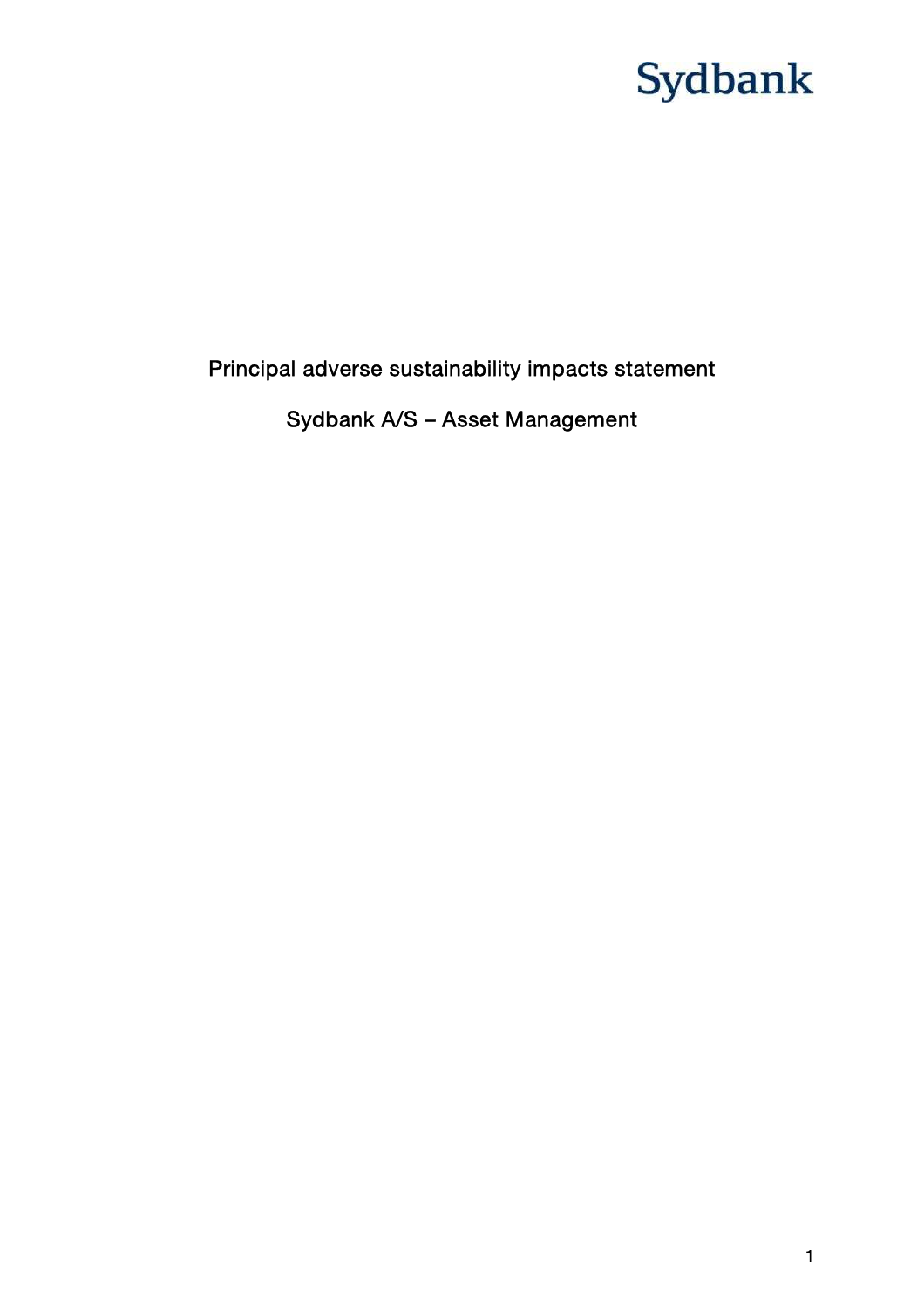#### Statement on adverse impacts on ESG factors

This statement covers the period 1 January 2022 to 31 December 2022.

## 1. Summary

At Sydbank we take responsibility for our common future and it is important to us how our business affects society at large. Within the field of investments we wish fundamentally to take into consideration how companies in which we invest impact society.

Sydbank invests in a responsible manner by taking into account so-called sustainability factors, eg factors linked to safeguarding human rights, environmental issues, decent social conditions, corporate governance and strong institutions, also known as ESG. These factors are incorporated in all investment decisions so that Sydbank can identify and take into account sustainability risks. In other words specific and possible environmental, social or governance events that, if they occur, will have a significant negative impact on the value of an investment. In 2010 Sydbank signed the UN Principles for Responsible Investment (PRI) and as a result we are obligated to incorporate ESG factors into our investment analysis and decision-making processes.

At Sydbank we have developed a responsible investment process to ensure that ESG factors are reviewed and incorporated in the final investment decision. We believe that by taking ESG factors into account in our investment process we can help to improve the longterm financial return of the investments and support positive developments in society.

Sydbank's responsible investment process is based on a combination of qualitative and quantitative analyses. The Bank supports the investment process using a number of tools that put the persons responsible for investments in a position to monitor, analyse and select responsible investments across different types of assets. Where relevant and value creating we use external advisers and business partners. In other areas Sydbank develops and maintains tools to support its sustainable investment efforts. The persons responsible for investments at Sydbank use a number of different data sources as well as internal and external research as input in the investment process.

At Sydbank our ambition is to constantly increase the number of ESG factors by which we measure companies and which we hold them responsible for by means of our active ownership processes. However at present there is no full monitoring of how companies in which we have invested impact the many different ESG factors. For the time being we have decided to concentrate our resources on the basis of a principle of proportionality where our focus is on identifying the companies that are experiencing serious difficulties complying with best practice within the various ESG factors.

## 2. Policies to identify and prioritise adverse impacts on ESG factors

Sydbank's overall responsible investment efforts are anchored in its responsible investment and active ownership policy, which is publicly available on the Bank's website.

All of the companies in which Sydbank has invested affect society at large. Our investment process focuses on identifying companies that do not manage ESG risks well and that could potentially have a significant adverse impact on ESG factors. On the basis of a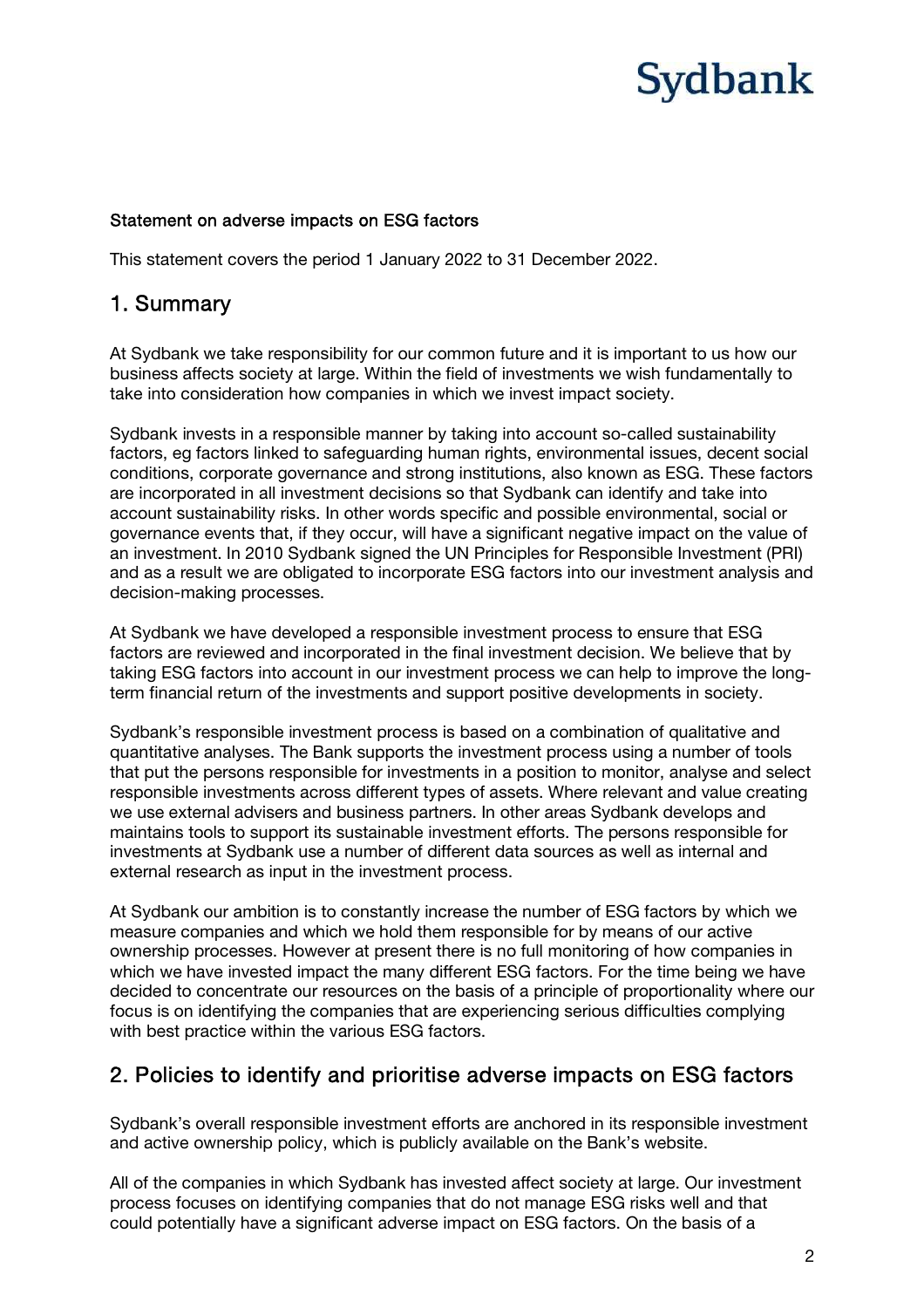principle of proportionality special focus is on identifying the companies that are experiencing serious difficulties complying with best practice within the various ESG factors. At Sydbank we monitor the invested companies for violations of norms and always review an external evaluation of their ESG risks as an integrated element of our investment process.

Full monitoring of all ESG factors represents a complex task that initially places heavy demands on companies to publish non-financial data to a far greater extent than today. In our process of monitoring the various ESG factors, we use data from several different sources. We use publicly available data, data published by the companies themselves and data from external data providers. ESG data included in our investment processes consists of reported data and estimated data. In addition the persons responsible for investments use external ESG analyses from our business partners and combine these with their own analyses in their efforts to identify an investment's most important impact on ESG factors.

In our investment decision-making process we are currently experiencing that the lack of data and the quality of available data often present challenges in terms of being able to evaluate and prioritise the different types of negative impacts on ESG factors. The extent of available ESG data and the quality of available data vary considerably from company to company and this places additional demands on the persons responsible for investments. Relevant ESG data with regard to small companies in the world's emerging markets is often limited. In contrast much more ESG data is often available when assessing investments in major international companies. When investing in companies where little or no relevant ESG data is available, the persons responsible for investments will conduct a detailed analysis of the company. The analysis will seek to identify the most critical issues in relation to the company's negative impact on ESG factors.

It is our expectation that the problems concerning data quality and data quantity will be gradually resolved in the years ahead. Global enterprises will increasingly be required to publish additional non-financial data. Regulatory requirements concerning non-financial data disclosure are growing and institutional investors increasingly request this data as input in the investment process.

## 3. How to take into account negative impacts on ESG factors

At Sydbank we have decided for the moment to focus our resources on ensuring that the companies in which we invest comply with international norms and conventions. Furthermore we monitor companies'  $CO<sub>2</sub>$  emissions and we wish fundamentally to invest in companies that are conscious of their environmental responsibility and their environmental impact on society at large.

### Compliance with international norms and conventions

At Sydbank it is decisive for us that the companies in which we invest comply with international norms and conventions. Specifically this means that all companies in which Sydbank has invested must comply with the following international norms and conventions:

- UN Global Compact
- UN Universal Declaration of Human Rights
- OECD Guidelines for Multinational Enterprises
- ILO conventions on dignity of workers
- International weapon conventions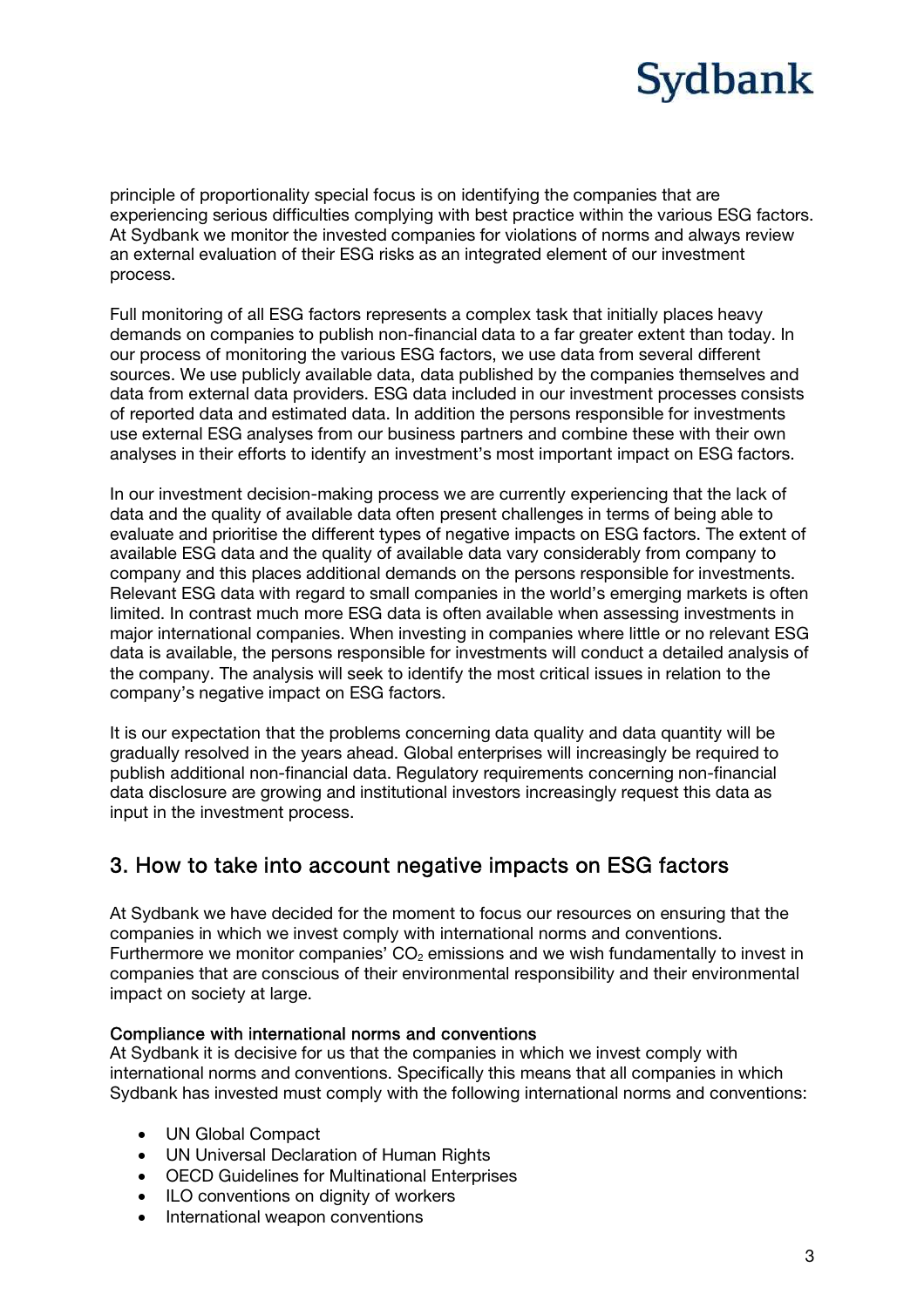Sydbank conducts regular screening of companies as regards suspicion of and confirmation of violations of norms. In connection with confirmed or suspected serious violations of the above conventions Sydbank will always engage with the company.

Companies in violation of international weapon conventions are considered incompatible with Sydbank's principles for responsible investment and are automatically excluded from the investment universe.

### CO<sub>2</sub> emissions

Our other focus area is companies'  $CO<sub>2</sub>$  emissions. It is our ambition that the companies in which we invest are conscious of their environmental responsibility and impact. We monitor companies'  $CO<sub>2</sub>$  emissions and in a long-term perspective it is our wish that our total assets invested in equities are invested in compliance with the goals of the 2015 UN Climate Change Conference (the Paris Agreement) to limit a rise in global temperatures to between 1.5 and 2 degrees Celsius.

Sydbank wishes to offer its customers an actual choice between two overall product strategies concerning our efforts to reduce  $CO<sub>2</sub>$  emissions in our investment portfolios. The product strategies have the long-term climate goal of the Paris Agreement in common but differ in terms of method to achieve this goal.

One product type implements a relatively fast and significant alignment with the Paris Agreement followed by an annual moderate reduction of the  $CO<sub>2</sub>$  emissions of the investment portfolio. Already from 2020 these products have opted out of companies involved in especially fossil fuels that cannot already report low  $CO<sub>2</sub>$  emissions.

An alternative product type focuses on a gradual transition from activities posing a challenge to the climate to expected future alignment with the goal of the Paris Agreement. This product type will continue to invest in companies facing environmental challenges in the short term, eg within fossil energy and supplies that are currently based in part on fossil fuels.

### Monitoring of additional ESG factors

At Sydbank our ambition is to constantly increase the number of ESG factors by which we measure companies and which we hold them responsible for by means of our active ownership processes. We will increase the number of ESG factors significantly so we are ready to meet future EU regulatory requirements.

## 4. Summary of active ownership policy

Sydbank's active ownership policy consists in general of the following key elements:

- Monitoring of companies in our investment portfolio
- Constructive engagement with companies in which we invest
- Voting at companies' general meetings

The full active ownership policy is found in Sydbank's Responsible Investment and Active Ownership Policy.

### Monitoring of companies